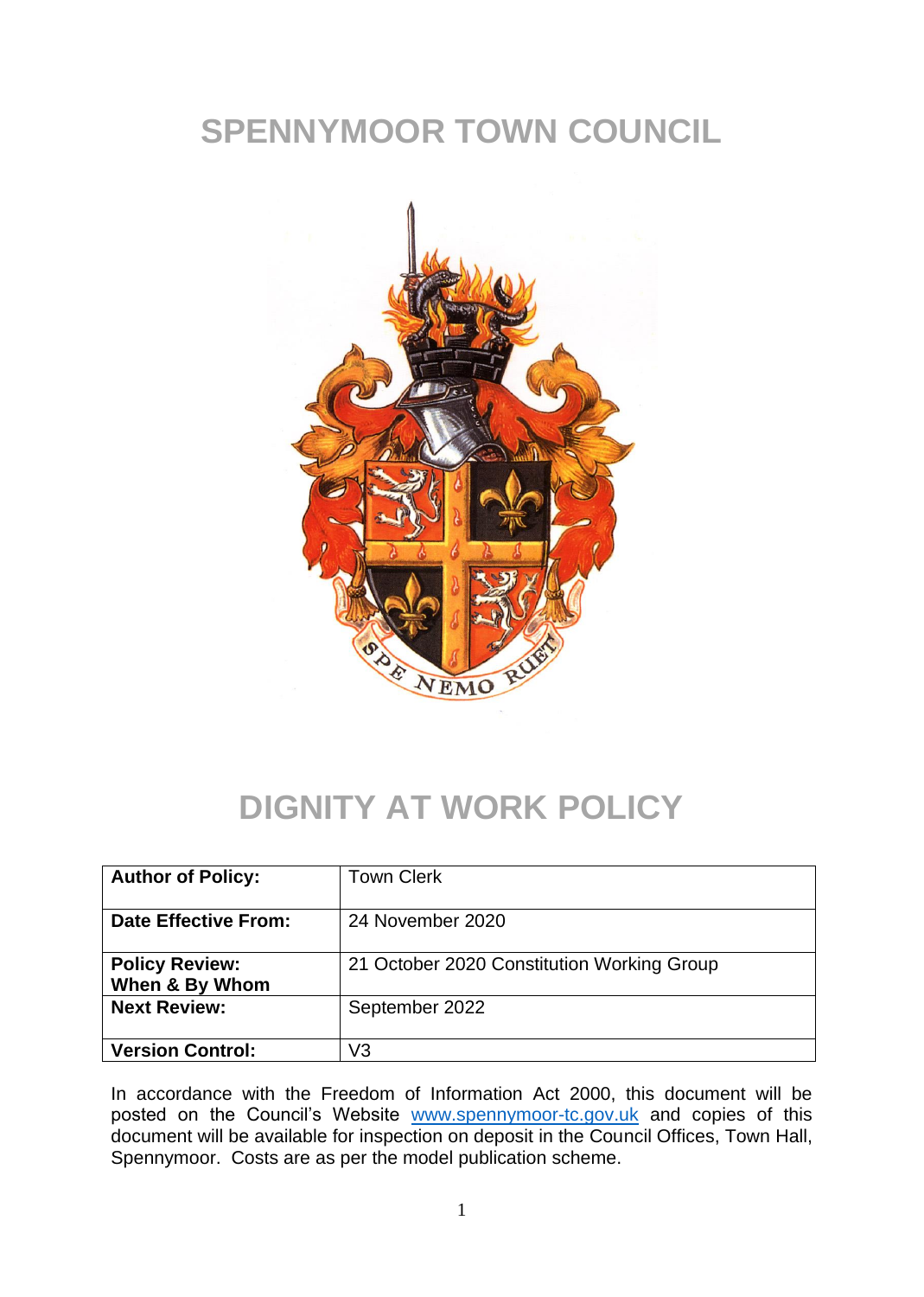# **Dignity at Work Policy**

#### **1. Purpose and Scope**

#### **1.1 Statement**

In support of our values to respect others, Spennymoor Town Council will not tolerate bullying or harassment by, or of, any of their employees, Officials, Members, contractors, visitors to the Council or members of the public from the community which we serve. The Council is committed to the elimination of any form of intimidation in the workplace. This policy reflects the spirit in which the Council intends to undertake all of its business and outlines the specific procedures available to all employees in order to protect them from bullying and harassment. It should be read in conjunction with the Council's policies on Grievance and Disciplinary handling.

The Council will issue this policy to all employees as part of their induction and to all members as part of their Welcome Pack. The Council may also wish to share this policy with contractors, visitors and members of the public.

#### **1.2 Definitions**

- **1.2.1 Bullying** "Bullying may be characterised as a pattern of offensive, intimidating, malicious, insulting or humiliating behaviour; an abuse of this use of power or authority which tends to undermine an individual or a group of individuals, gradually eroding their confidence and capability, which may cause them to suffer stress."
- **1.2.2 Harassment** is unwanted conduct that violates a person's dignity or creates an intimidating, hostile, degrading, humiliating or offensive environment. This policy covers, but is not limited to, harassment on the grounds of sex, marital status, sexual orientation, race, colour, nationality, ethnic origin, religion, belief, disability or age.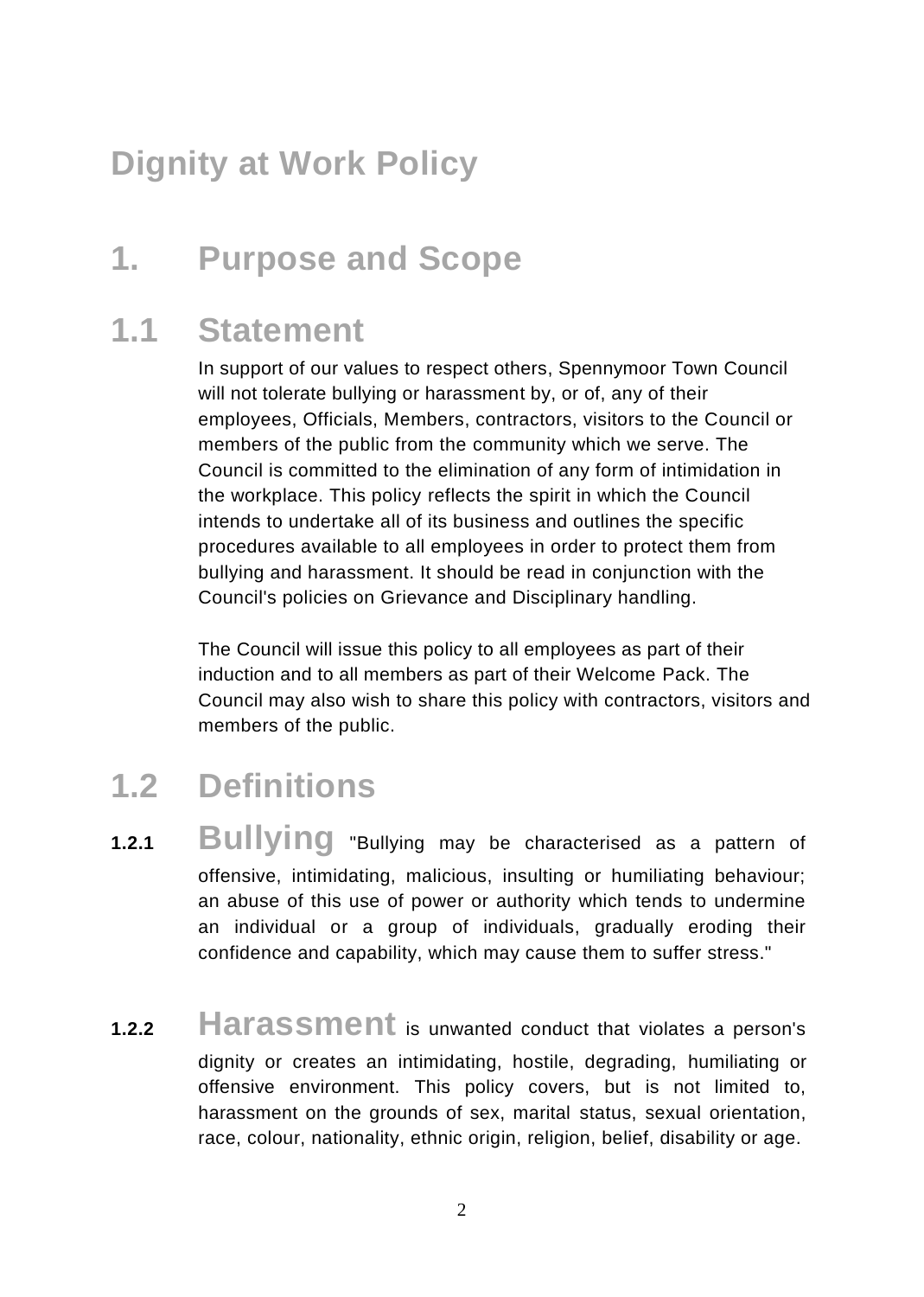These definitions are derived from the ACAS guidance on the topic. Both bullying and harassment are behaviours which are unwanted by the recipient. Bullying and harassment in the workplace can lead to poor morale, low productivity and poor performance, sickness absence, lack of respect for others, turnover, damage to the council's reputation and ultimately, Employment Tribunal or other court cases and payment of unlimited compensation.

# **1.3 Examples of unacceptable behaviour**

#### (this list is not exhaustive)

Spreading malicious rumours, insulting someone, ridiculing or demeaning someone, exclusion or victimisation, unfair treatment, overbearing supervision or other misuse of position or power, unwelcome sexual advances, making threats about job security, deliberately undermining a competent worker by overloading work and/or constant criticism, preventing an individual's promotion or training opportunities. Bullying and harassment may occur face-toface, in meetings, through written communication, including e-mail, by telephone or through automatic supervision methods. It may occur on or off work premises, during work hours or non-work time.

#### **1.4 Penalties**

Bullying and harassment are considered examples of serious misconduct which will be dealt with through the Disciplinary Procedure at Gross Misconduct level and may result in summary dismissal from the council for employees or through referral to the Standards Board of England, as a contravention of the Member's Code of Conduct which may result in penalties against the member concerned. In extreme cases harassment can constitute a criminal offence and the council should take appropriate legal advice, sometimes available from the council's insurer, if such a matter arises.

# **1.5 The Legal position**

Councils have duty of care towards all their workers and liability under common law arising out of the Employment Rights Act 1996 and the Health and Safety at Work Act 1974. Under the following laws bullying or harassment may be considered unlawful discrimination; Sex Discrimination Act 1975, Race Relations Act 2010, Disability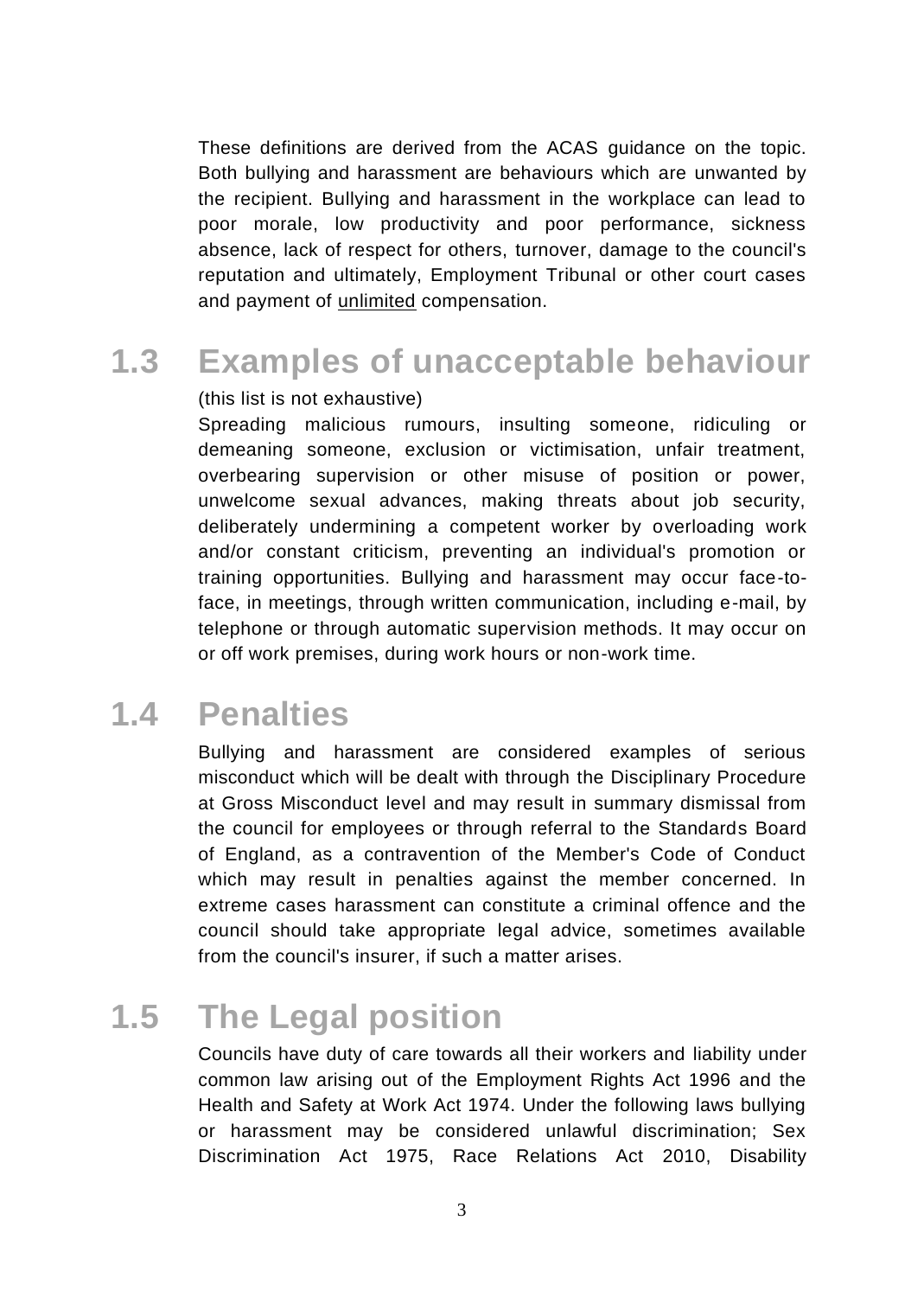Discrimination Act 1995, Employment Equality (Sexual Orientation) Regulations 2003, Employment Equality (Religion or Belief) Regulations 2003, Employment Equality (Sex Discrimination) 2005, Employment Equality (Age) Regulations 2006, Equality Act 2010. In addition, the Criminal Justice and Public Order Act 1994 and Protection from Harassment Act 1997 created a criminal offence of harassment with a fine and/or prison sentence as a penalty and a right to damages for the victim. In addition, a harasser may be personally liable to pay damages if a victim complains to an Employment Tribunal for sexual, racial, disability or age discrimination.

# **2. Process for Dealing With Complaints of Bullying And Harassment**

# **2.1 Informal approach**

Anyone; employee, contractor, Member or visitor, who feels he or she is being bullied or harassed should try to resolve the problem informally, in the first instance. It may be sufficient to explain to the person(s) involved in the unwanted behaviour that their conduct is unacceptable, offensive or causing discomfort.

# **2.2 Formal approach**

#### **2.2.1 Employees**

Where the employee feels unable to resolve the matter informally any complaint about harassment or bullying can be raised confidentially and informally, initially with their Line Manager or the Town Clerk if more appropriate. It may be appropriate for the complaint to be put in writing after the initial discussion, as this will enable the formal Grievance Procedure to be invoked.

# **2.2.2 Others**

Any other party to the Council, other than an employee who feels he or she is being bullied or harassed should raise their complaint with the Town Clerk, where possible, or the Monitoring Officer if an informal notification to a Member has been unsuccessful at eliminating the problem or where a Member is directly involved in the bullying or harassment. The complaint should then be investigated and a hearing held to discuss the facts and recommend the way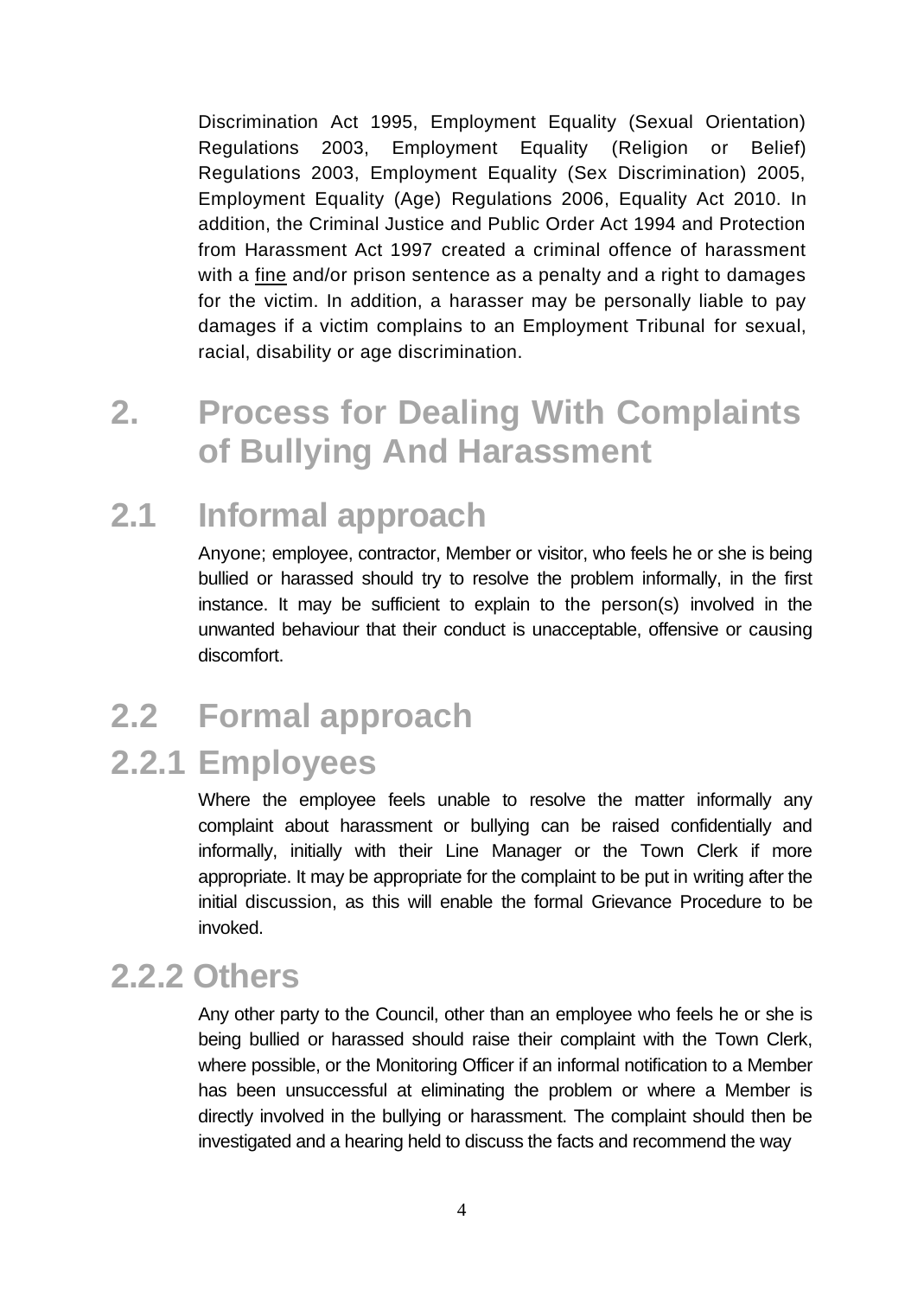forward. A member of the public who feels s/he has been bullied or harassed by any Members or Officers of a Council should use the Council's official Complaints Procedure.

#### **2.3 Grievance- Employees Only**

A meeting to discuss the complaint with the complainant will normally be arranged within five working days of a written complaint being received and will be held under the provisions of the Council's Grievance Procedure. This meeting will be to discuss the *issues* raised and a way forward for the member(s) of staff involved. Employees **have** a right to be accompanied by a work colleague or a trade union representative at this meeting. A full investigation of the complaint will be held by an Officer as appointed by the Chair/Cllr **who** is handling the process. It may be appropriate for an external investigator to be involved in order to maintain objectivity and impartiality. The Hearing Panel will publish its recommendations following deliberation of the facts. An action plan should be made available to the complainant to demonstrate how the problem is to be resolved. It may be decided that mediation is required and the Council should contact NALC, an employer's body or ACAS to this effect or the Council may offer counselling. The employee will **have** a right of appeal as established by the Employment Act 2002. At all times the confidentiality of the grievance will be of paramount importance in order to maintain trust in the process hence details of the full grievance will not be shared with the full Council without prior approval by the complainant. The Council will commit not to victimize the complainant for raising the complaint once the appropriate grievance/disciplinary process has been concluded.

# **2.4 Disciplinary Action**

Following a Grievance Hearing or investigation into allegations of bullying or harassment a full report will be made to all parties and this may result in disciplinary action being taken against the perpetrator of the alleged action/behaviour.

For an Employee found to have been bullying/harassing others this will follow the Council's Disciplinary procedure, under the Employment Act 2002 provisions and would normally be treated as Gross Misconduct.

For Members who the Council reasonably believe have been bullying or harassing another person(s) whilst undertaking Council activities the action taken must be reasonable and in some cases counselling or training in